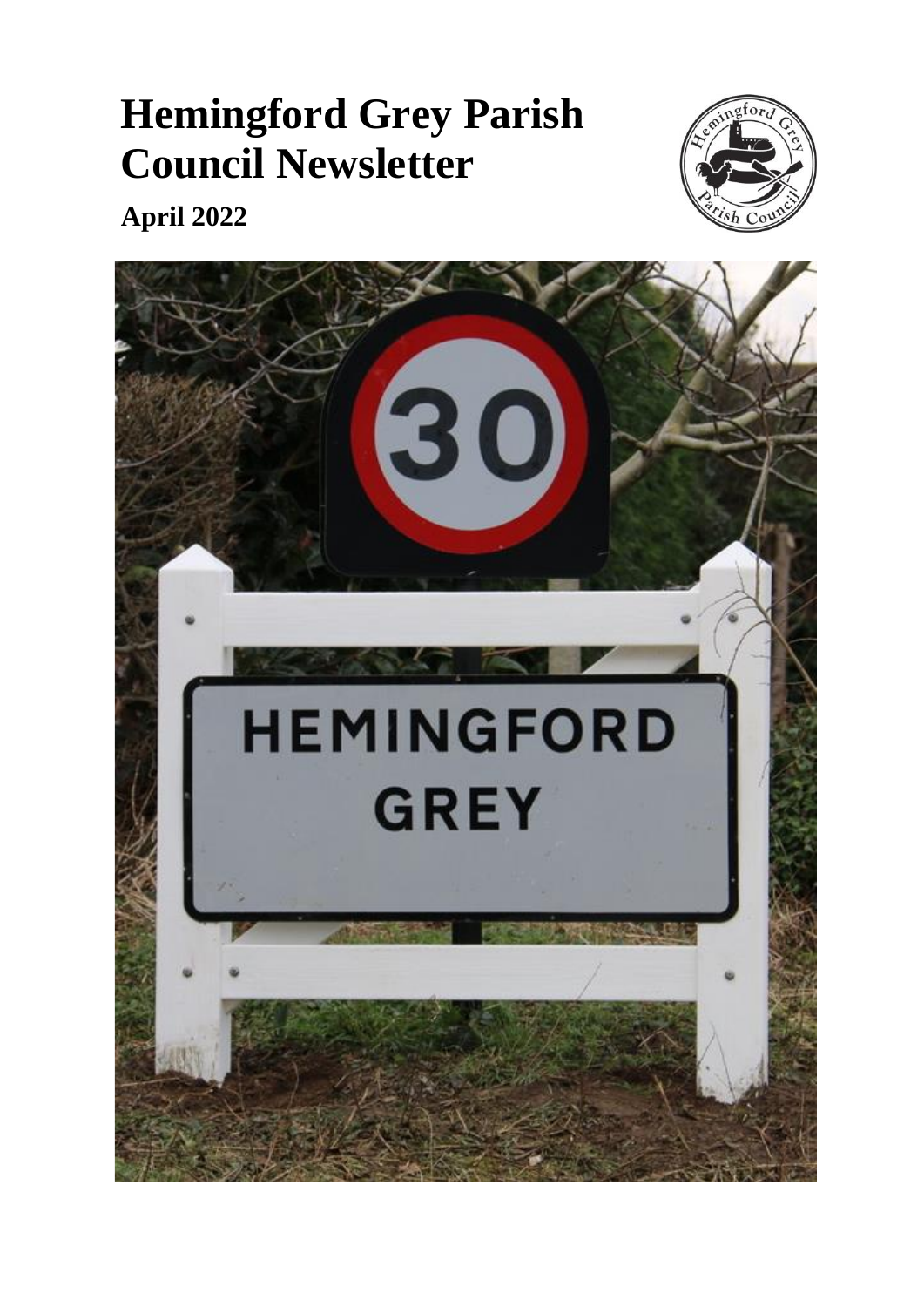Notes from the Chair

Welcome to the Parish Council's April newsletter.

I hope that you are all enjoying the first glimpses of spring as much as I am, with its promise of warmer, brighter days, buzzing insects and birdsong.

Just when we thought that with the lifting of most, if not all the Covid restrictions, meant a return to normality, another crisis to test the world has arrived. The unwarranted attack on the Ukraine by Russia has appalled many of us and has resulted in an outpouring of support and generosity for the Ukrainians. This is not the only ongoing conflict in the world, and we should all do what is within our power to support all of those affected. On the home front, Covid has not gone away and there will be many in the Parish who still have concerns and fears. I therefore urge everyone to continue to respect each other and be kind.

This is the final newsletter that will be published prior the Parish Council elections on the 5th May. As we enter the final stages of the Council's four-year term, I would like to thank all those who have served during that period. I truly hope that some of you will consider standing to become a Parish Councillor in May. I believe it is important that fresh ideas and views are brought to the council on a regular basis. I also feel that contested elections are good for democracy because they allow all of us to express our satisfaction or dissatisfaction with the current administration.

We continue to seek ways to improve the parish and in the last month we have planted a new Jubilee Orchard and native hedge near the allotments on Daintree Green. We've also installed new village gates and continued to fight for improvements to London Road and our drainage network. More information on all these initiatives can be found inside this jam-packed edition of our newsletter.



ת י<br>נ *Cllr Richard Allen Chair, Hemingford Grey Parish Council*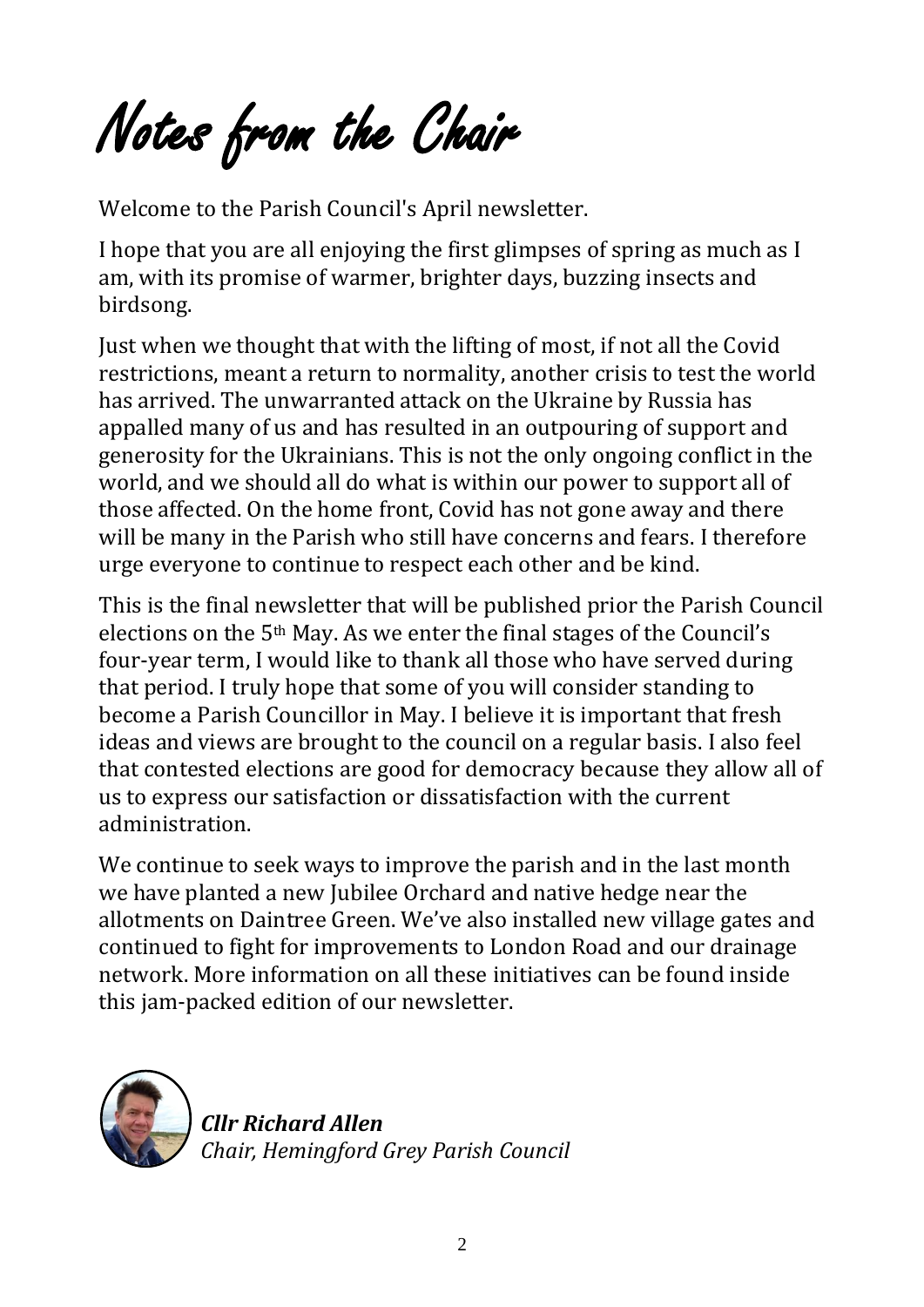Parish Council Updates

#### **Community Litter Pick - Saturday April 9th, 10am-12pm**



Wish to volunteer? Then meet at Daintree Green or Yes Estate (play area), litter-pick equipment including hi-vis vests, gloves and rubbish bags will be provided. Complementary refreshments will be available at The Grey House café for all volunteers. For details contact [janice.flint@hemingfordgreyparishcouncil.gov.uk.](mailto:janice.flint@hemingfordgreyparishcouncil.gov.uk)

#### **Parish Council Elections – Your village needs you!**

On May 5th we all have the opportunity to vote for the Parish Councillors we wish to represent us for the next four years (subject to enough candidates standing for election).

If you want to influence local decisions, about development, planning, or the environment, are concerned about flooding or road safety, wish to improve our open spaces and play areas, or just want to support our village, nomination packs are available for downloading from the District Council's website. Nomination papers need to be delivered by hand by no later than 4pm on Tuesday 5 April 2022.

#### **Jubilee Orchard and Allotment Hedge Planted**





On Saturday February 12th, around twenty volunteers and parish councillors planted a new community orchard opposite the allotments on Daintree Green. Special thanks are extended to Ray Woodward and Martin

Collings, the Council's volunteer tree wardens, who have staked and mulched the new trees as well as pruned the field trees to shape.

The planting of the Jubilee Orchard and the allotment hedge form part of the Council's commitment to the Queens Green Canopy Project. We will be planting further trees later in the year.

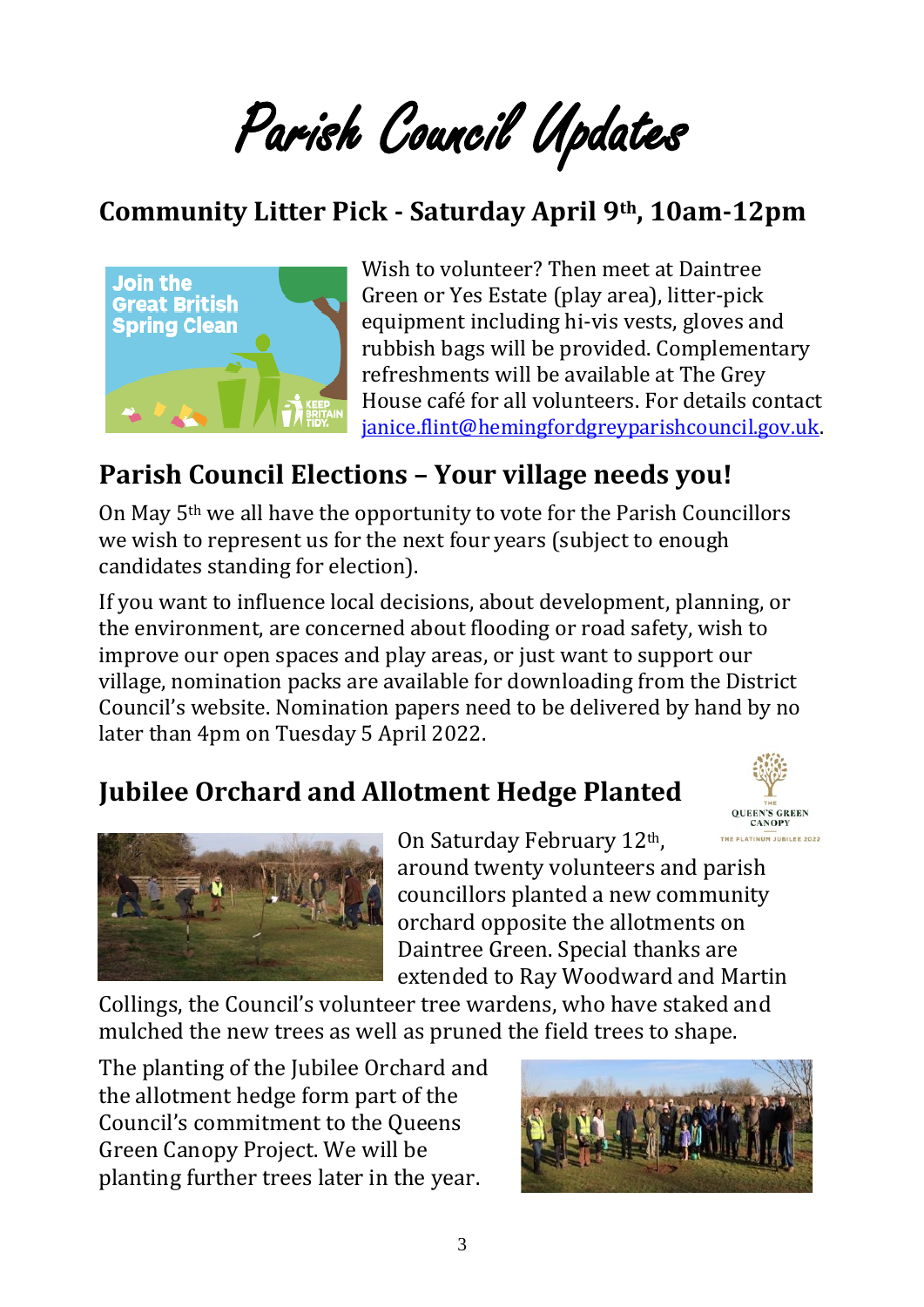#### **New village gates welcome you to Hemingford Grey**



The parish council and residents have long been concerned about the speed of traffic that travels throughout the village.

In replacing the dilapidated gates on Marsh Lane and Gore Tree Road, the

Parish Council chose to replace them with new white gates. We believe that these gates are not only visually appealing, but evidence suggests that they will also help to give road-users the message that they are entering into a residential area and should drive with due care and attention and within the 30mph speed limit.

#### **Holding back the flood**

As we mentioned in the last newsletter, this one is accompanied with a Personal Flood Plan (PFP). This does not mean that a flood is imminent or even particularly likely. However, in this new era of sudden unexpected and extreme weather events, the Environment Agency recommend that individuals and communities have effective plans and precautions in place. A PFP is a self-help document, so please read through it, fill it in, then store it somewhere safe but accessible if a flood event threatens.

The PFP contains provision to write in the Flood Group Area and Local Flood Warden for your household. We will publish a list of these areas on the Parish Council website shortly. But we still need volunteer wardens as part of our community resilience plans.



Volunteer wardens will be asked to

disseminate information from the Parish Council to the warden's immediate neighbourhood in the event of a potential event. Another function of a warden would be to feed back to the Council information about the conditions in the warden's area so that the Council can liaise effectively with the emergency services.

Training will be available to wardens to ensure they understand what is required of them and to enable them to provide the most value if a crisis were to occur. So, if you think you'd volunteer in a crisis, please volunteer now by contacting a parish councillor with your name, address and phone number.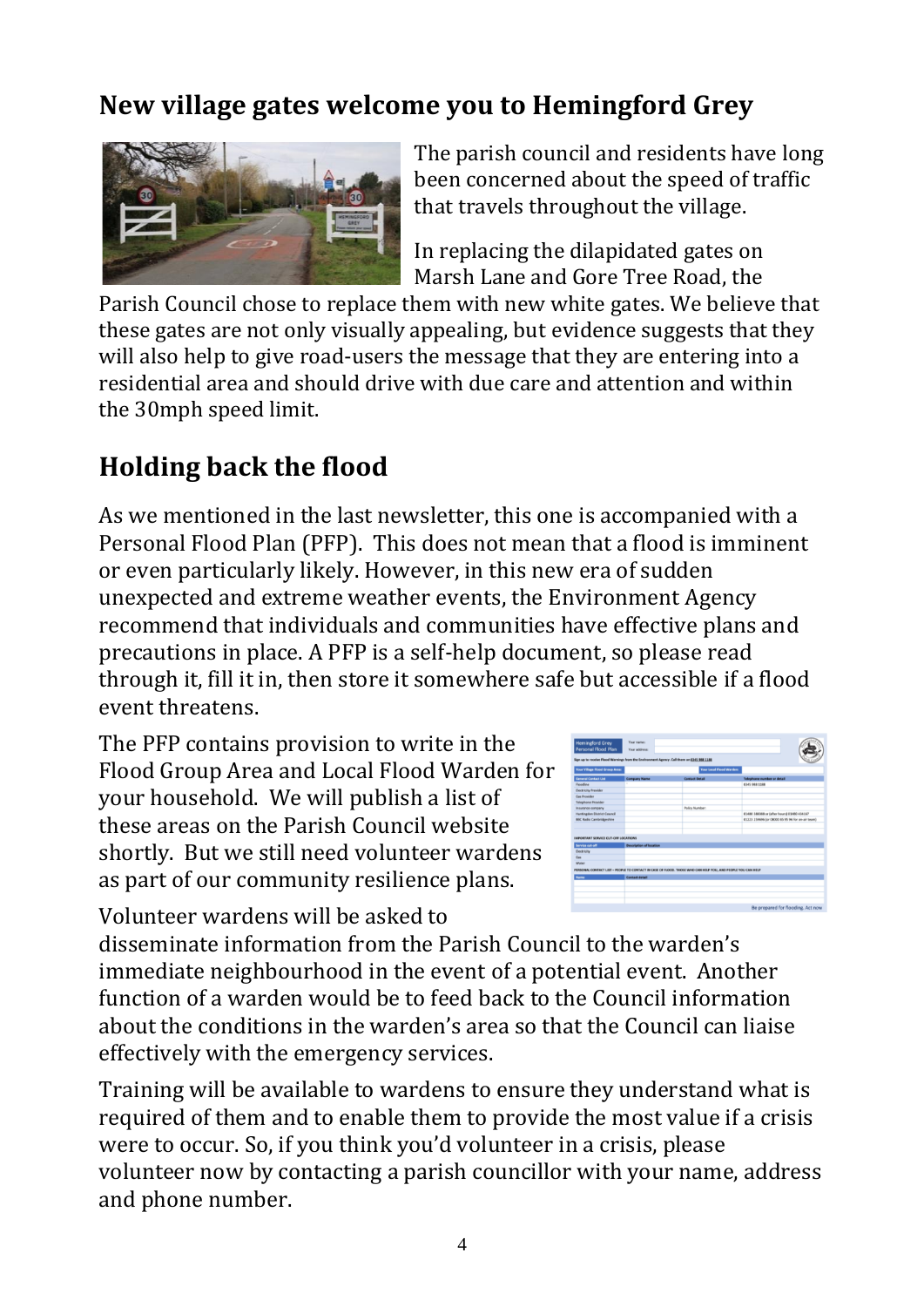### **A1096 - London Road Petition** *by Cllr Doug Dew*



The A1096, London Road, sits on the border between the parishes of Hemingford Grey and Fenstanton. It's all too apparent that the road needs to be improved. Initially to reduce the speed limit and for more signage prior to the Marsh Lane turn as you approach from the A1307, and secondly, it also requires the Marsh Lane junction to be re-engineered.

To that end, there are two projects currently being undertaken. The first is a Local Highway Initiative (LHI) bid, where the two Parish Councils have jointly bid for minor improvements to the road, the second is a petition for more major work.

We'd like to thank all those who signed the petition. Raj and his staff at the village shop for promoting it. To Norma (who was unfortunate enough to have an accident on the A1096 last year) and Marie, who came out on a very wintry morning to obtain signatures for the petition. Around 700 signatures have been obtained.

This petition, which includes the online version, was handed over to a meeting of the County Council's Highways & Transport Committee on the 8th March. Hopefully they will consider that these works now need to be done as a matter of urgency.



## **The Queen's Platinum Jubilee village plans**

Plans to celebrate the Queens Platinum Jubilee over the extended bank holiday weekend are beginning to take shape

with both villages and the Pavilion's Sports and Social Committee working together on lots of fun events for all the family including:

- 1<sup>st</sup> June HemingfordHub 1950s tea party. Please let them know if you'd like to help or participate.
- 2<sup>nd</sup> June Afternoon picnics at Daintree Green and HA playing field
- 3rd June Live music evening at the Pavilion 6pm onwards
- 4th June River pageant and picnic on Regatta Field 6pm onwards
- 5<sup>th</sup> June Picnic at the Pavilion 12 noon onwards

Hopefully many of you may have already started planning a street party, preparing your bunting, or planting up containers or borders with red, white and blue flowers. Let's make it a weekend to remember!

For more information contact [enquiries@hemingfordpavilion.co.uk](mailto:enquiries@hemingfordpavilion.co.uk)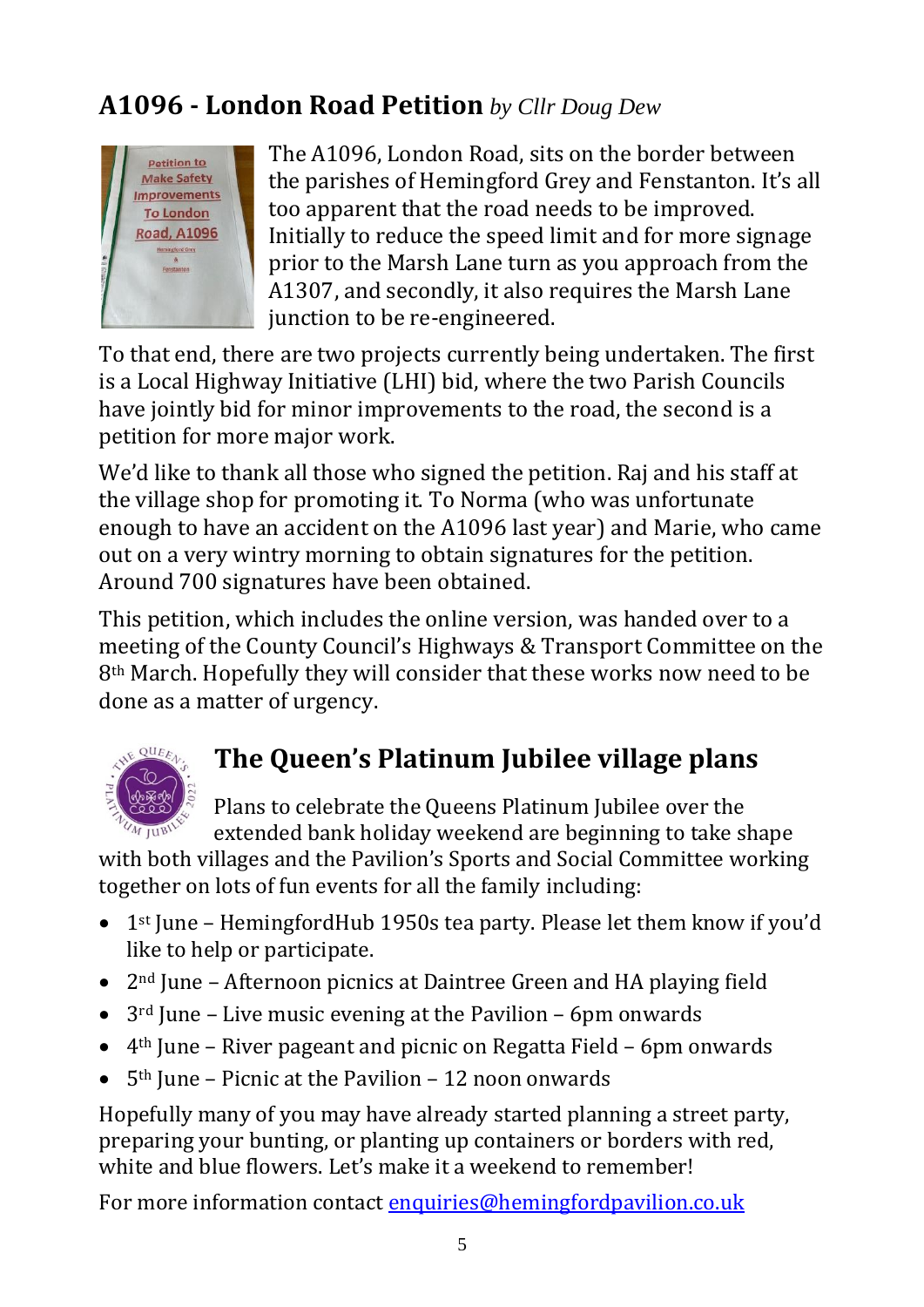#### **Recent Anglian Water sewer repairs**

Recent Anglian Water (AW) work was due to a collapsed concrete sewer likely related to the sink hole that was 'successfully' filled last summer. AW repaired the pipe but also decided to reinforce the sewer from the Mill Lane pump to the field in St Ives Road. The 60-year-old concrete pipe has been lined with epoxy resin while sewage was temporarily pumped through surface pipes. The job took 4 weeks despite the best efforts of storm Eunice.

The PC has written to AW's CEO thanking the teams involved but making it clear that we are not satisfied with the 20 years of sewage overflows since this work was promised. We've asked for assurances that the Murketts' site development is not given permission to pump their (clean) surface water to Godmanchester (via our sewer) when the river is only 100 yds away.

## **Drain Appeal!**

Recent work on our sewers by AW has been long overdue and welcome. But we still have little official information about how our surface water drains work. CCC Highways occasionally clear roadside drains but seem to have little information about whether drains are connected to a wider network. If you have any information (e.g. old plans or deeds that show the drains near your property) could you please contact Cllr Robin Waters. We are particularly concerned about the 'old village' including High Street, Church Street and Mill Lane, but also the newer estates where surface water flooding is still occurring.

#### **Planning committee matters**

The Parish Council (PC) has no direct planning powers but is consulted by and can make representations to Huntingdonshire District Council (HDC). It is the district council's responsibility to inform neighbours of planning applications. Residents are urged to make their own comments on the HDC website. Councillors will usually call on the applicant and relevant neighbours to explain how the council considers applications and how residents can make their views known to the parish council and to HDC.

At its October 2020 meeting the PC considered an application from Liquid Skillz at Lake Ashmore for which recommended refusal and voted to speak at the relevant HDC Development Management Committee (DMC) meeting (as the application had already been called in). The PC considered another application for Liquid Skillz and this has also been referred to the DMC. There is **still** no information yet as to when these two applications will be considered by the DMC.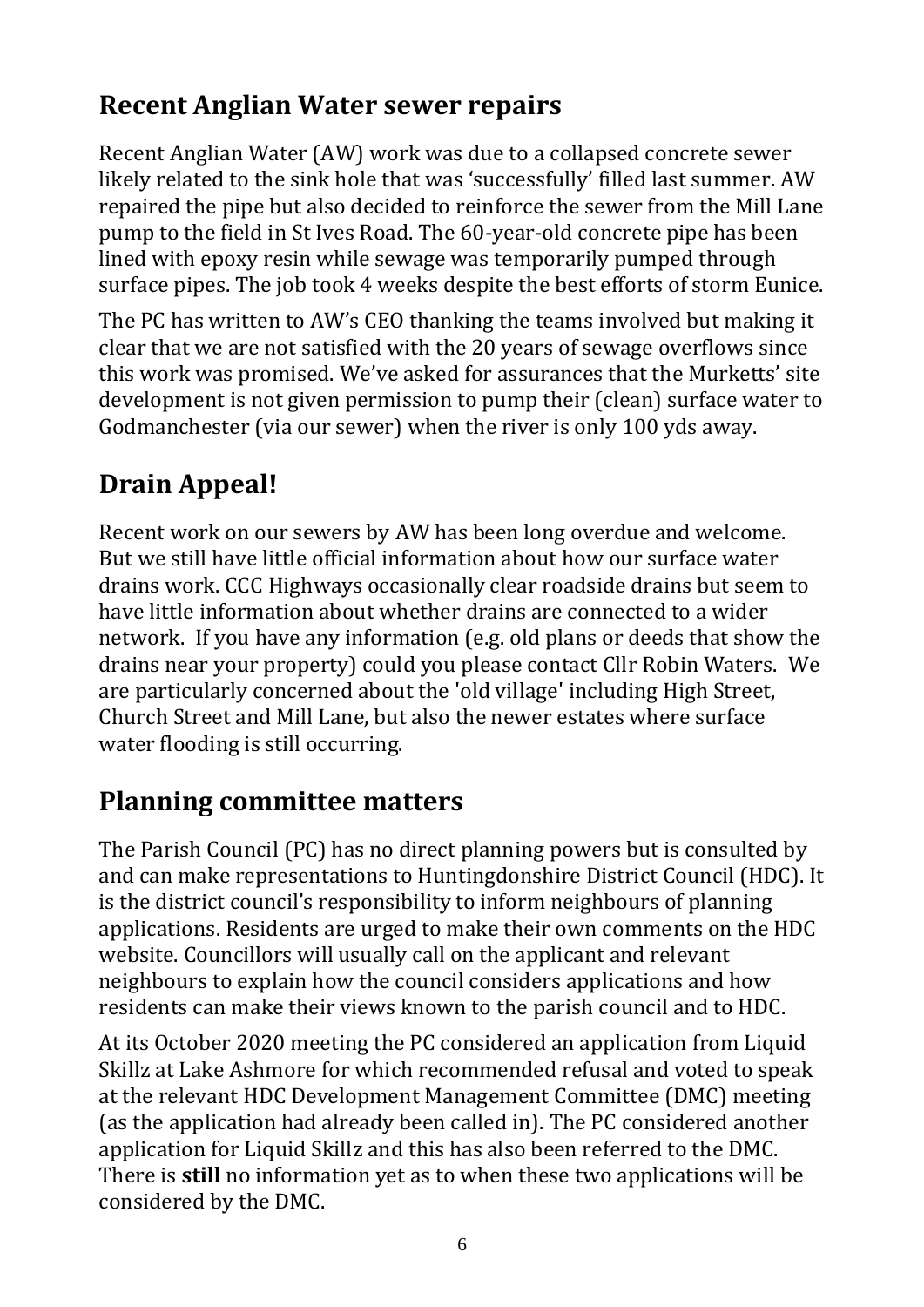## **Outcomes of recent planning applications**

| HDC/CCC ref.          | <b>Description</b>                                                                                                                                                                                   | <b>PC Rec</b> | <b>HDC</b> Dec |
|-----------------------|------------------------------------------------------------------------------------------------------------------------------------------------------------------------------------------------------|---------------|----------------|
| 20/00285/FUL          | Vindis site, Low Rd – demolition of structures,<br>erection of 94 dwellings                                                                                                                          | Refusal       | In progress    |
| 20/01621/FUL          | Liquid Skillz, Lake Ashmore, Gore Tree Rd -<br>construction of various buildings, change of use<br>for an area to cafe, and diversification of<br>existing activities to water-based activity centre | Refusal       | In progress    |
| 21/00044/FUL          | Liquid Skillz, Lake Ashmore - construction of a<br>2 <sup>nd</sup> wakeboard line and associated buildings                                                                                           | Refusal       | In progress    |
| 20/00164/OUT          | Land west of Wychwood Hilton - Outline<br>application for rural exception housing                                                                                                                    | Not suitable  | In progress    |
| 18/02726/FUL          | Former car showroom, London Rd, St Ives -<br>development 62 dwellings. Amended plans for<br>49 dwellings (by letter 15.04.2021)                                                                      | Refusal       | In progress    |
| <b>CCC/21/088/FUL</b> | ENVAR, St Ives Rd, Somersham - demolition<br>of buildings and erection of waste transfer<br>station, healthcare waste energy recovery and<br>other facilities                                        | Refusal       | In progress    |
| 21/01768/FUL          | Hemingford Park, Hemingford Abbots - change<br>of use to mixed use                                                                                                                                   | Refusal       | In progress    |
| 21/02647/PCAPA        | The Grey House Marsh Lane - change of use for<br>one room to D2 Assembly and leisure                                                                                                                 | Approval      | In progress    |
| 21/02833/HHFUL        | 1 St James Court, High Street - various<br>extensions                                                                                                                                                | Refusal       | In progress    |
| 21/02866/HHFUL        | 9 Weir Road - demolition of extension and<br>replacement, various alterations                                                                                                                        | Approval      | In progress    |
| 22/00003/FUL          | 38 Marsh Lane - demolition of house and<br>replacement with new dwelling                                                                                                                             | Refusal       | In progress    |
| 22/00006/HHFUL        | 24 Church Street - two storey rear extension                                                                                                                                                         | Refusal       | In progress    |
| 22/00083/FUL          | 16 The Thorpe - demolition of existing building<br>and new single storey dwelling                                                                                                                    | Approval      | In progress    |
| 21/02814/HHFUL        | 14 Burlington Way - single storey extension,<br>garage conversion etc                                                                                                                                | Approval      | In progress    |
| 21/02740/HHFUL        | 7 St Ives Road - a single storey rear extension                                                                                                                                                      | Approval      | In progress    |
| 21/02682/HHFUL        | 26 Manor Road - various extensions                                                                                                                                                                   | Approval      | In progress    |
| 22/00355/HHFUL        | 3 St Ives Road - entrance lobby and rear single<br>storey extension                                                                                                                                  | Approval      | In progress    |
| 22/00192/HHFUL        | Horseshoes, 8A Hemingford Rd - extension and<br>various alterations                                                                                                                                  | Approval      | In progress    |
| 22/00290/HHFUL        | 4 Old Pound Close - two storey extension and<br>single storey extension                                                                                                                              | Approval      | In progress    |
| 22/00163/HHFUL        | 10 High Street - single storey extension etc                                                                                                                                                         | Approval      | In progress    |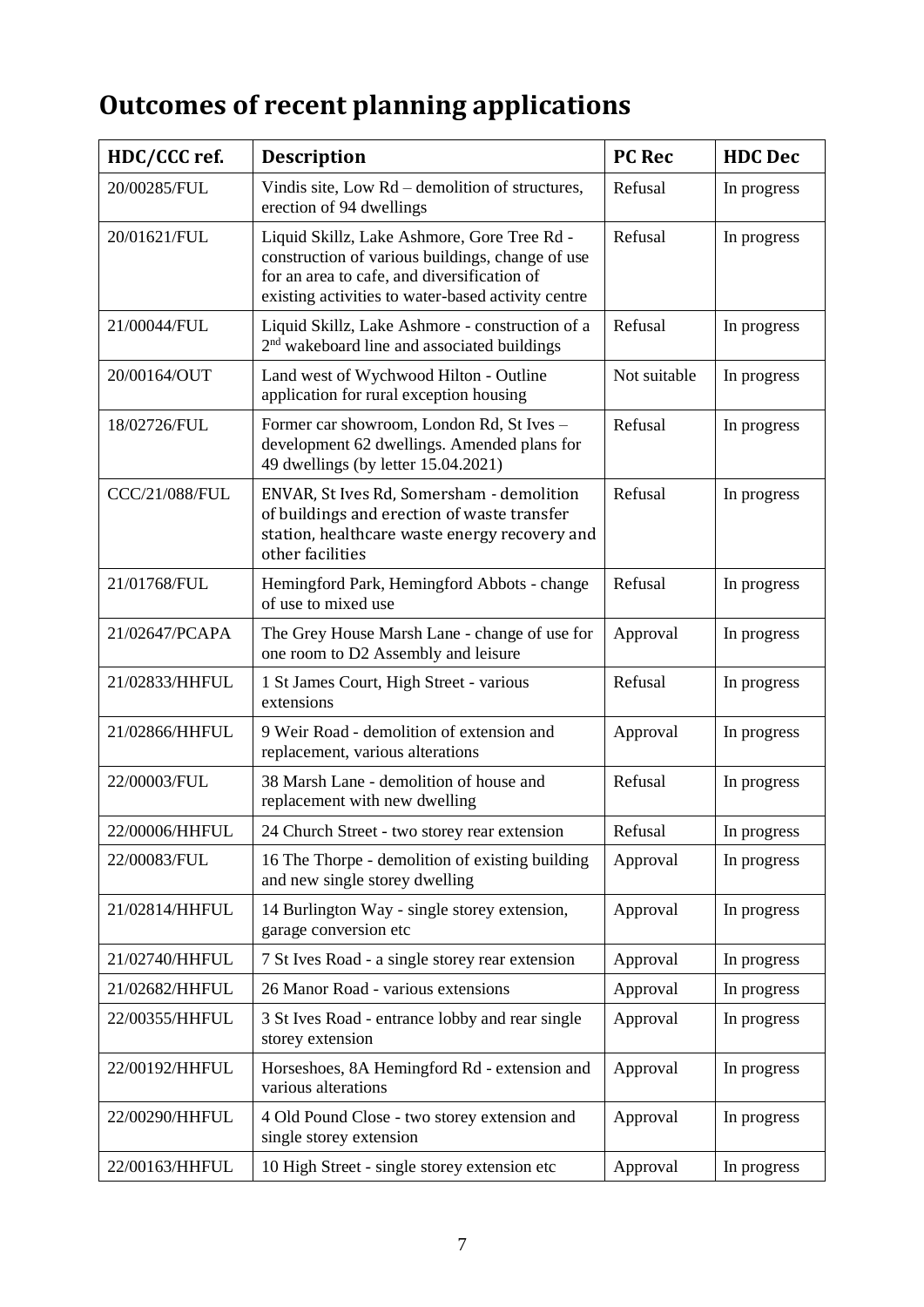Community Matters

#### **Hemingford Art Club - 2022 Spring Exhibition**

The Hemingford Art Club will be hosting their spring exhibition at the Hemingford Abbots Village Hall between 10am and 4.30pm on Saturday  $21$ <sup>st</sup> and Sunday  $22<sup>nd</sup>$  May. On sale will be a diverse range of original framed artwork, from a group of very talented artists, as well as art cards. Entry is free. Refreshments and parking will be available.

#### **Hemingford Bowls Club - Open Day**

Hemingford Bowls Club is to open its green on Sunday 17th April 2022 at 2pm for anyone wishing to give Bowling a try. The current membership comprises people aged between 14 and 90 – so don't think you are too old or too young! Club members will be on hand to offer friendly advice and guidance. Equipment will be provided – we just ask that you bring along a pair of flat shoes (no heels) - but slippers would be fine too!

Club/friendly games are arranged throughout the summer, contact Ken Martin on 01480 301596, 07952 843744 or [kenjenmart@msn.com](mailto:kenjenmart@msn.com)

### **Hemingfords' Regatta – 9th July 2022**

The Regatta Committee are delighted to announce that the Hemingfords' Regatta will be held on Saturday 9th July. Practise sessions are likely to start on Monday 6th June, but we'll confirm this on our Facebook page and the community Facebook page. We'll also work with the school to keep parents informed and to manage the huge number of novice rowers and coxes.

The Regatta Fundraising Summer Ball will be held on Friday June 10<sup>th</sup> at The Pavilion. Ticket information will be sent shortly to the ticket holders from the last cancelled Ball.

To volunteer to help with boat repairs, coaching, moving boats each practise evening or bank supervision, please contact [anniesunderland@hotmail.com.](mailto:anniesunderland@hotmail.com) Thank you!

#### **Hemingford Ladies Choir**

Hemingford Ladies Choir is now singing together every Wednesday morning from 10-11.30am in the Free Church, St Ives. We particularly need Alto voices, but all are welcome. If you would like to join us, contact Viv Oxley on 01480 417925 or [vivienneoxley64@gmail.com](mailto:vivienneoxley64@gmail.com)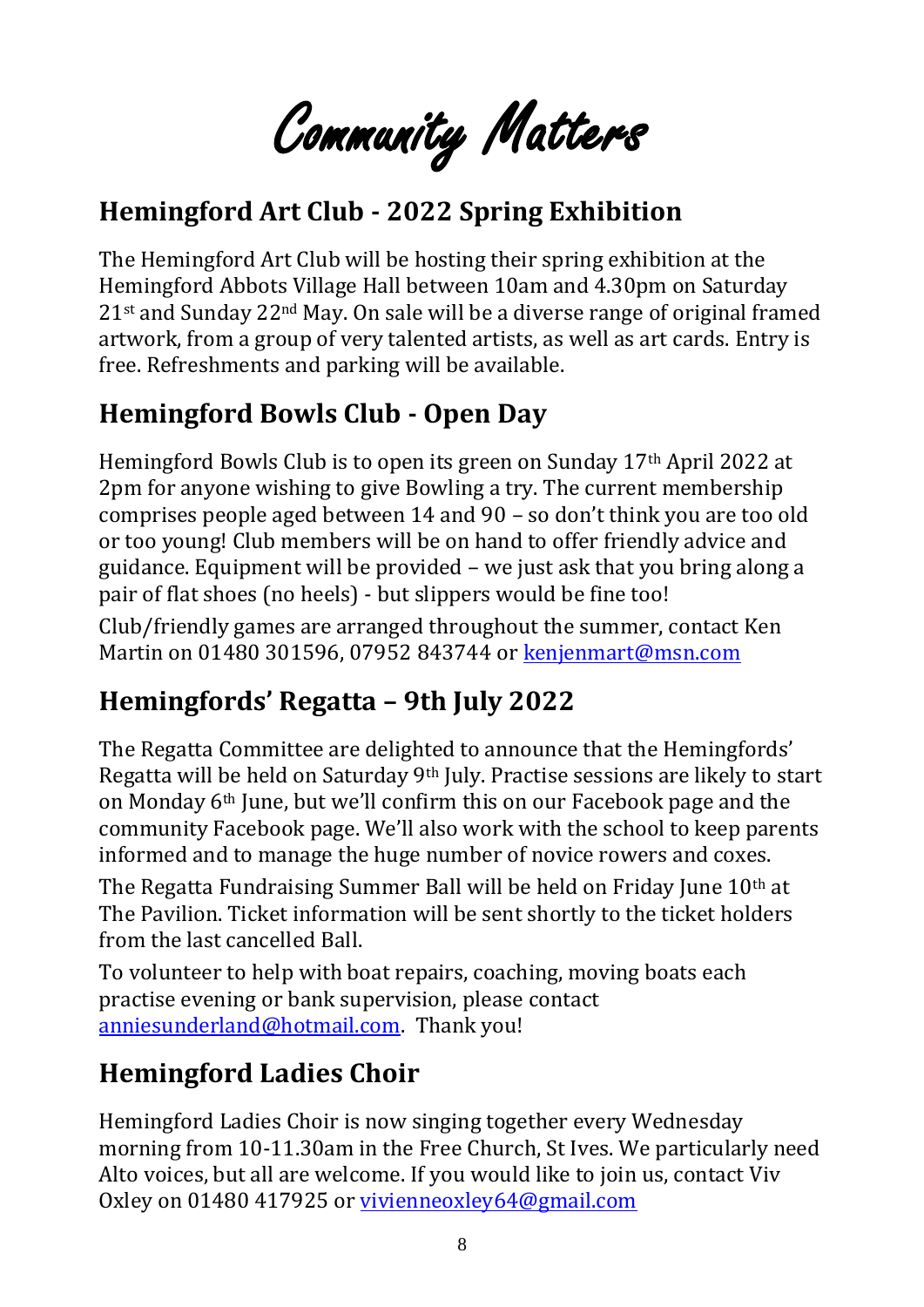

We are enjoying getting back into school events and really enjoyed recognising/celebrating Children's Mental Health Awareness Week. We explored the theme of Growing Together and ended the week with

Dress to Express yourself. The children and staff wore some great outfits.

Our first Eco-Committee meeting has taken place with parents/carer representatives and pupils. It was a great opportunity to further develop the views and actions in school for developing environmental awareness and making a difference.

Between the 7th-18th March we are taking part in National Careers Week with activities running across the UK in schools to help children broaden their horizons and raise aspirations for their futures.

#### **Bee Swarms** *by Philip Turon (01480 496516 or 07493 664214)*

During spring bees often decide to swarm, which is them looking for a new home. They'll often settle temporarily while 'scout' bees seek a permanent site which may be in an inconvenient place like a chimney or attic. Although a swarm might seem concerning if found in your garden, you are unlikely to get stung as this is when bees are at their most docile. This is a good time to capture and house them in a hive to start a new colony and maintain the numbers of this valuable insect. As less than a quarter of swarms survive to start a new colony unless hived, calling a beekeeper is their best chance of survival. If you see a swarm that can be collected, contact me.

### **Hemingford Park Cricket Club (HPCC)**

Under a new committee and with a focus on much greater engagement with the village, HPCC is relishing the prospect of a new season. The club offers opportunities for anyone and

everyone to be involved: our vibrant junior section will now extend through to Under 15s and there are senior sides which play friendly 20/20 matches on a Friday evening and league matches on Saturdays.

Further details available from Mike at [heminfordparkcricketclub@gmail.com](mailto:heminfordparkcricketclub@gmail.com) We warmly welcome players of every age and standard. Indoor nets take place soon for anyone in year 7 and above, up to senior level. Get in touch.

#### **The Hemingford Action Group update** *by Iain Muspratt, Chair*

**'Astro Turf Site'**: MGL are carrying out work at the site to widen access – a potential first step to increasing activity. We regard this as a worrying development and have raised the matter with both CCC and HDC. The initial response from CCC is helpful but remains concerning.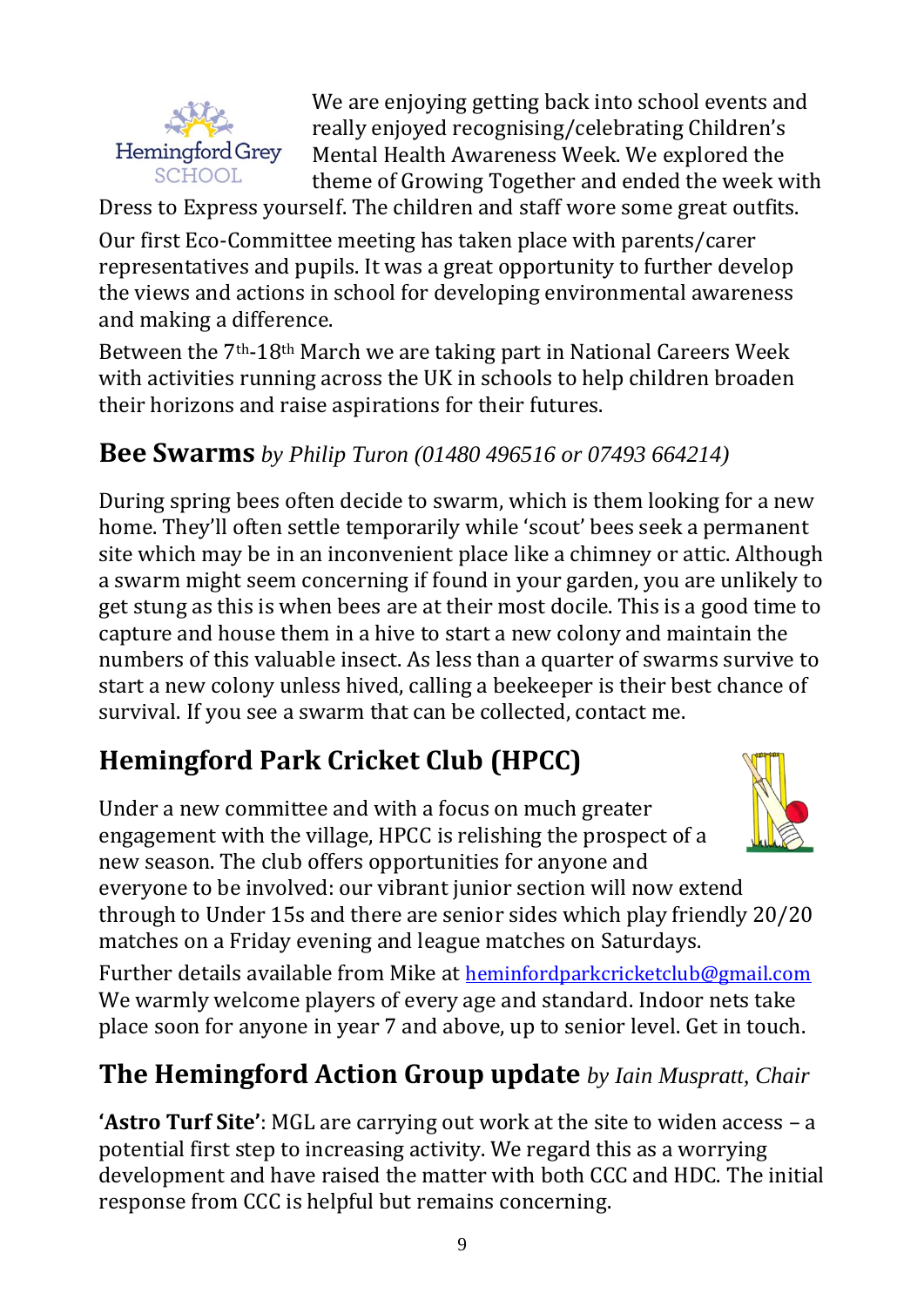#### **Hemingford Grey Gardening Club (HGGS)** *by Mike Henderson*

The year has started well for the garden club, even if we did have to cancel the social in January. We managed to organise a zoom talk in lieu, which went down well, but in February and March, we took the plunge and returned to live talks whilst recording them for those that were concerned about attending. We had good physical turnouts for both meetings. Ten members also travelled to Ramsey Garden Club in late February for a very good talk by Nick Bailey of Gardener's World.

#### **Hemlocs** *by Simon Clemmow, Chair*

We're back in the Hayward Hall at the Pavilion! By the time you read this we will have enjoyed a talk on Godmanchester at war by Roger Leivers, who brought along copies of his new book on the subject for sale and signing. Our April talk is by Alison Giles about the museum and windmill at Burwell. It's also our AGM that evening (7.30pm on Thursday 21 April), so it's a good time to come along and see what Hemlocs is all about if you haven't been before. Our final talk of 2021-22 will be given by me on religion in 18th-century Huntingdonshire on Thursday 19 May. Then we've a display at the Platinum Jubilee celebrations, a garden party, and two summer visits to look forward to. Join now to avoid disappointment!



07308 035416 [www.hemingfordhub.co.uk](http://www.hemingfordhub.co.uk/)

HemingfordHub is listening to villagers who want us to provide a smooth entry into village life, no matter what age or circumstances. We're working on more diverse events involving new as well as younger residents. Watch this space.

HubClub meetings are open to all on alternate Wednesday afternoons 3- 5pm at the Pavilion. Upcoming events for the HubClub are:

- 6 April Easter tea with raffle
- 20 April Workshop and How to play Wordle
- 4 May Ladybird river trip with fish and chip lunch
- 18 May Ukulele Band

#### **Hub's women power**

The Hunts Post featured the Hub team on International Women's Day detailing how we had made a real difference to the lives of people in the community during the pandemic. Coordinating the effort through regular Zoom calls.

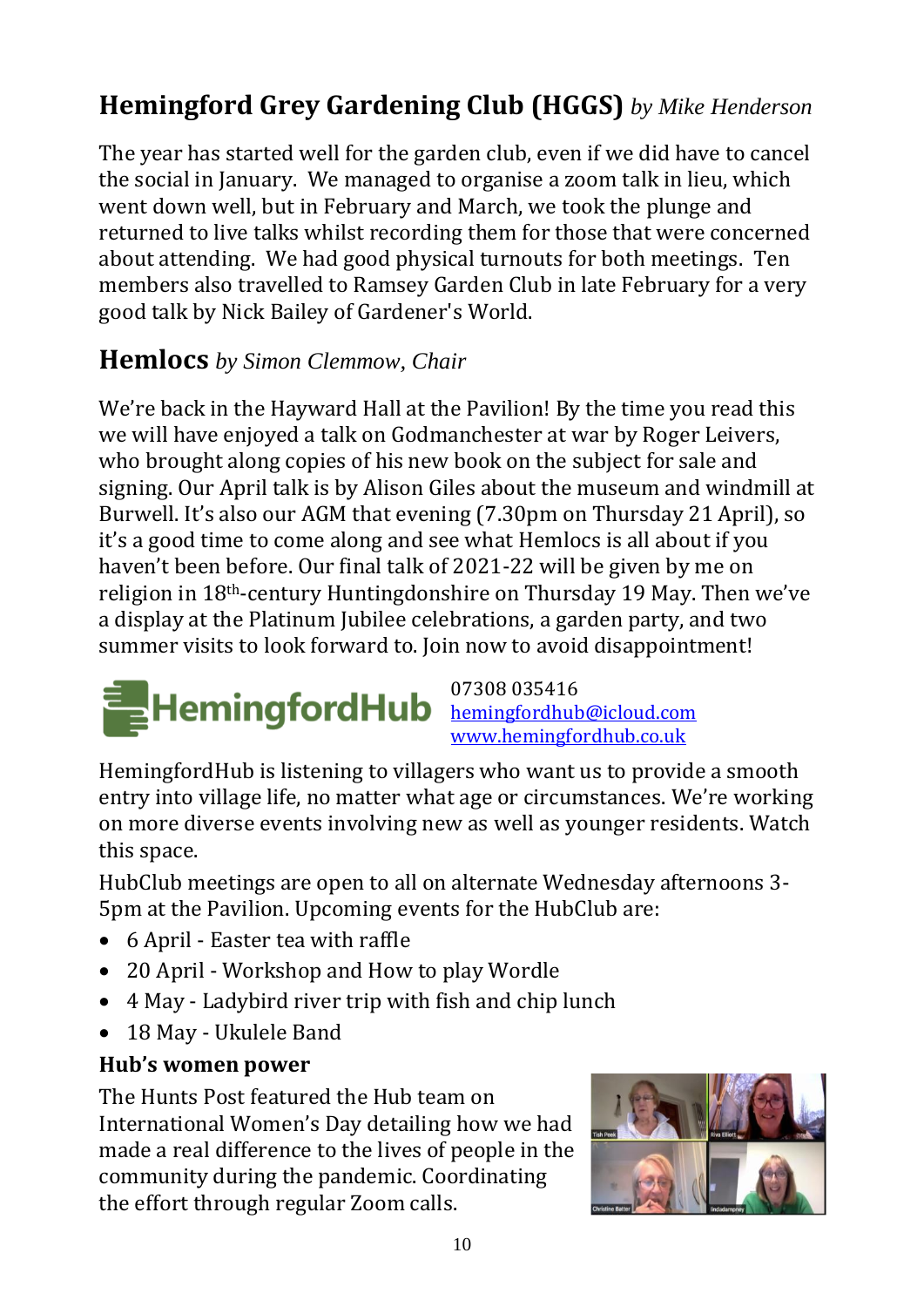#### **Hemingford Pavilion** [\(www.hemingfordpavilion.co.uk\)](http://www.hemingfordpavilion.co.uk/)

The Pavilion is operating as normal, although visitors are asked to take sensible precautions to help prevent the spread of Covid. The Pavilion Bar opening hours are Monday to Friday 5.30-9.00pm; Saturday 2.00-7.30 and Sunday 4.00-7.30pm. All winter sports clubs (football, gym, squash, tennis) are open and active with thriving junior sections. For all enquiries email enquiries@hemingfordpavilion.co.uk or phone 01480 464490.

**'Pavilion Pictures'** is showing West Side Story on Friday 25th March. Tickets can be bought from the village shop. All are welcome.

The Hayward Hall and Chris Page Room are available for hire [\(bookings@hemingfordpavilion.co.uk\)](mailto:bookings@hemingfordpavilion.co.uk). Exercise classes include: Yoga [\(lucyhocknell@icloud.com\)](mailto:lucyhocknell@icloud.com), Outdoor exercise [\(sabrinasibley@gmail.com\)](mailto:sabrinasibley@gmail.com), Pilates [\(nicolaguitart@gmail.com\)](mailto:nicolaguitart@gmail.com), Ballroom dancing [\(lesleycollier@hotmail.com\)](mailto:lesleycollier@hotmail.com), and Tai Chi [\(malcolmsavannah233@gmail.com](mailto:malcolmsavannah233@gmail.com)))[\)](mailto:malcolmsavannah233@gmail.com)). The Village Lunch is held on the 3<sup>rd</sup> Friday each month (contact Mike Gledhill on 07881 922287 for details).

### **St James' Church**

**Easter Services:** Easter Family Fun – Saturday 9th April 2- 4pm, Parish Centre. Communion Service – Wednesday 13th

April 10.30am. Maundy Thursday – 14th April Communion Service 7pm. Good Friday 15th April – Service for all the family 4pm. Easter Sunday 17th April – Communion Service 10am. **Children & Youth:** Crèche available in church for pre-school children. Junior Church at the Parish Centre on 2nd & 4th Sundays during the service and Youth meet at the Reading Rooms on 2nd, 3rd & 4th Sundays during the service (both term time only). **Other Activities at the Parish Centre:** First Steps – for babies, toddlers and their parents/carers, 9.30-11.30am, term time only (register in advance at churchbytheriver.org.uk/first-steps). Dads' Breakfast – 3rd Saturday of the month, 8–10am. Coffee & Cake – Wednesday & Thursday 10am-12.30pm.

#### **Be paid to support your local school community!**

Looking for a new challenge, with real impact on the local community, working mainly flexible hours, and with people who share your interest in quality primary education for children? If so, you could be the new Clerk to the Governing Body. Hemingford Grey Primary School are looking for someone who is self-motivated, organised, computer literate and can work approx. 5 hours a week term time (some early evening hours necessary). In return we can offer training, decent remuneration and lots of support from our committed governors. For further information, please contact Diane Moore, Co-Chair of Governors [dmoore@hemingfordgrey.cambs.sch.uk](mailto:dmoore@hemingfordgrey.cambs.sch.uk)